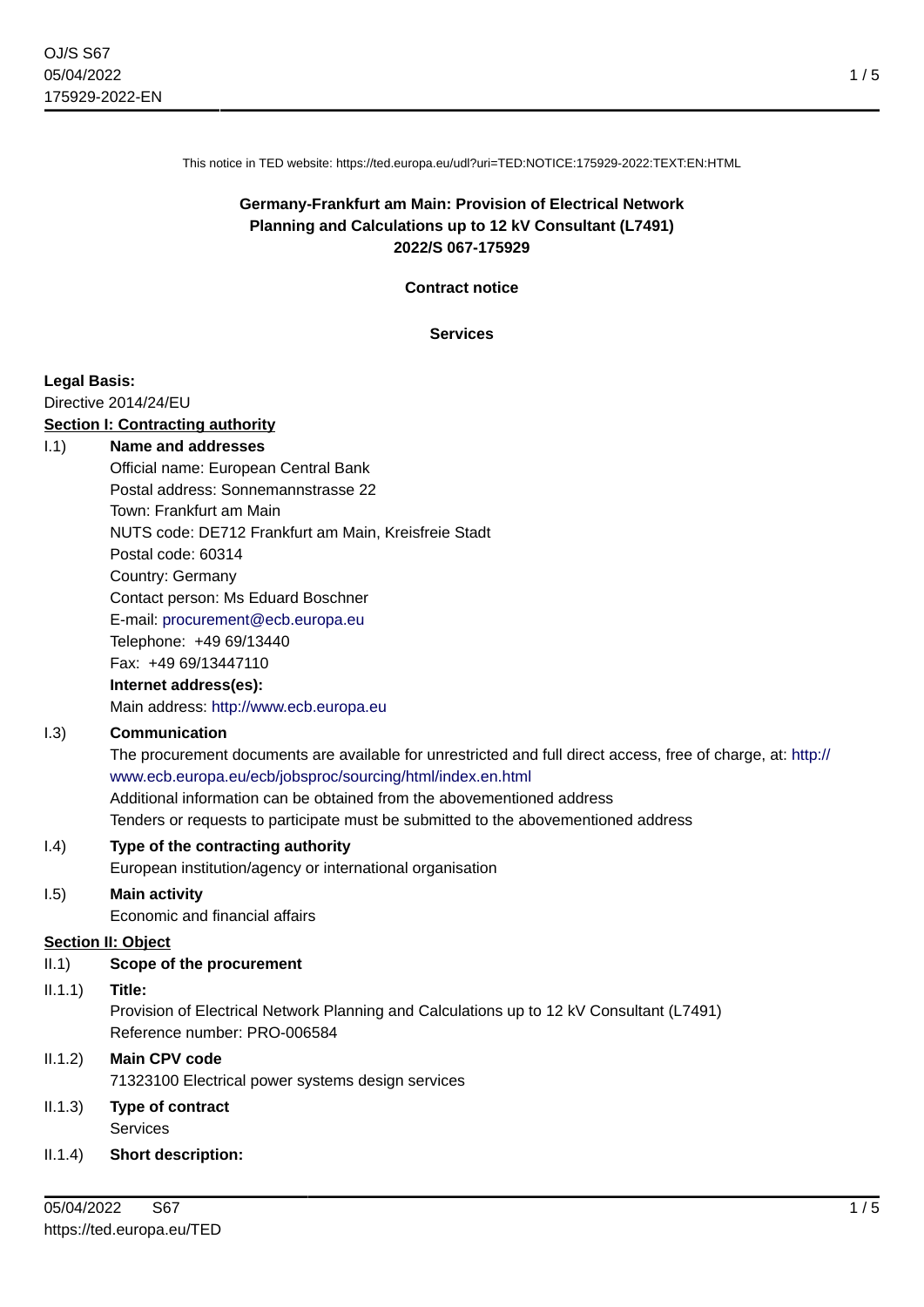The European Central Bank (ECB) is seeking through this open procedure a supplier for the provision of electrical network planning and calculations up to 12 kV consultant (L7491) and intends to award a contract (the 'Contract') to the supplier offering the best value for money.

### II.1.5) **Estimated total value**

Value excluding VAT: 650 000.00 EUR

- II.1.6) **Information about lots** This contract is divided into lots: no
- II.2) **Description**

# II.2.3) **Place of performance**

NUTS code: DE712 Frankfurt am Main, Kreisfreie Stadt

### II.2.4) **Description of the procurement:**

The subject of this tender is the provision of engineering services in the field of network planning and network calculation based on NEPLAN data (format: NEPPRJ files) provided by ECB for the calculation model for its main building (MB). Furthermore, engineering services may also be requested for other ECB sites and related buildings.

Provision of consulting services include:

- planning and dimensioning,
- design, operation and protection of electrical grid power supplies,
- evaluation of third-party services regarding grid protection concepts,
- proposal and preparation of new grid protection concepts for existing power supply systems,
- supporting conceptual design and dimensioning for new installations,
- advising on changes and expansion of the ECB power supplies,

— expert representation of the ECB in related discussions with third parties (manufacturers, construction companies and/or special planners, public energy suppliers and distribution system operators).

The contract will be in English. The project and working language will be mainly German, in order to both comply with the local statutory approval process and work with the as-built documentation. This applies in particular to the topics of safety power supply according to the Ordinance TPrüfV. Thus, mastery of the German language, both written and spoken, is required. English language skills are needed for e. g. presentation, minutes, decision-making documents.

The tasks of this tender include explaining the plan and calculation results to the inspectors/surveyors according to § 83 of the Hessian Building Code (HBO) and Hessian Ordinance HPPVO.

The ECB intends to award a framework contract for these services with a duration of four years plus a possible extension + one year + one year and with an envisaged starting date, latest in Q3/2022.

### II.2.5) **Award criteria**

Price is not the only award criterion and all criteria are stated only in the procurement documents

### II.2.6) **Estimated value**

## II.2.7) **Duration of the contract, framework agreement or dynamic purchasing system**

Duration in months: 48

This contract is subject to renewal: yes

Description of renewals:

The ECB intends to award a framework contract for these services with a duration of four years plus a possible extension + one year + one year. The estimated value indicated in II.1.5) is related to the initial contract period of four years.

## II.2.10) **Information about variants**

Variants will be accepted: no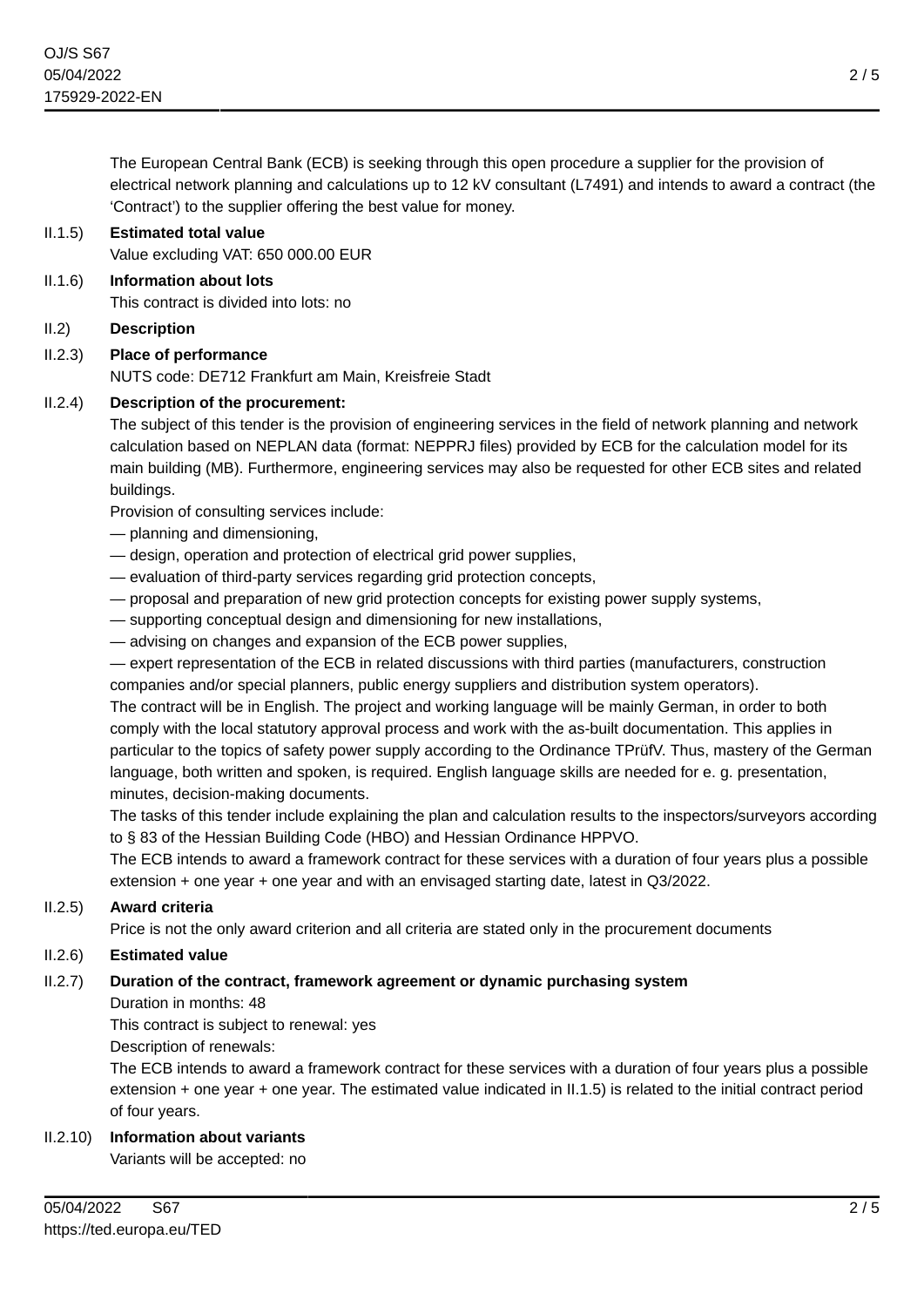| II.2.11) | <b>Information about options</b><br>Options: no                                                                                           |
|----------|-------------------------------------------------------------------------------------------------------------------------------------------|
| II.2.13) | <b>Information about European Union funds</b>                                                                                             |
|          | The procurement is related to a project and/or programme financed by European Union funds: no                                             |
| II.2.14) | <b>Additional information</b>                                                                                                             |
|          | Section III: Legal, economic, financial and technical information                                                                         |
| III.1)   | <b>Conditions for participation</b>                                                                                                       |
| III.1.1) | Suitability to pursue the professional activity, including requirements relating to enrolment on                                          |
|          | professional or trade registers<br>List and brief description of conditions:                                                              |
|          | As stated in the procurement documents.                                                                                                   |
| III.1.2) | <b>Economic and financial standing</b>                                                                                                    |
|          | Selection criteria as stated in the procurement documents                                                                                 |
| III.1.3) | <b>Technical and professional ability</b>                                                                                                 |
|          | Selection criteria as stated in the procurement documents                                                                                 |
| III.2)   | <b>Conditions related to the contract</b>                                                                                                 |
| III.2.1) | Information about a particular profession                                                                                                 |
|          | Execution of the service is reserved to a particular profession<br>Reference to the relevant law, regulation or administrative provision: |
|          | As stated in the procurement documents.                                                                                                   |
| III.2.2) | <b>Contract performance conditions:</b>                                                                                                   |
|          | As stated in the procurement documents.                                                                                                   |
| III.2.3) | Information about staff responsible for the performance of the contract                                                                   |
|          | Obligation to indicate the names and professional qualifications of the staff assigned to performing the contract                         |
|          | <b>Section IV: Procedure</b>                                                                                                              |
| IV.1)    | <b>Description</b>                                                                                                                        |
| IV.1.1)  | <b>Type of procedure</b><br>Open procedure                                                                                                |
| IV.1.3)  | Information about a framework agreement or a dynamic purchasing system                                                                    |
|          | The procurement involves the establishment of a framework agreement<br>Framework agreement with a single operator                         |
| IV.1.8)  | Information about the Government Procurement Agreement (GPA)                                                                              |
|          | The procurement is covered by the Government Procurement Agreement: yes                                                                   |
| IV.2)    | <b>Administrative information</b>                                                                                                         |
| IV.2.2)  | Time limit for receipt of tenders or requests to participate                                                                              |
|          | Date: 26/04/2022                                                                                                                          |
|          | Local time: 14:00                                                                                                                         |
| IV.2.3)  | Estimated date of dispatch of invitations to tender or to participate to selected candidates                                              |
| IV.2.4)  | Languages in which tenders or requests to participate may be submitted:<br>English, German                                                |
| IV.2.7)  | <b>Conditions for opening of tenders</b>                                                                                                  |
|          | Date: 26/04/2022                                                                                                                          |
|          | Local time: 15:00                                                                                                                         |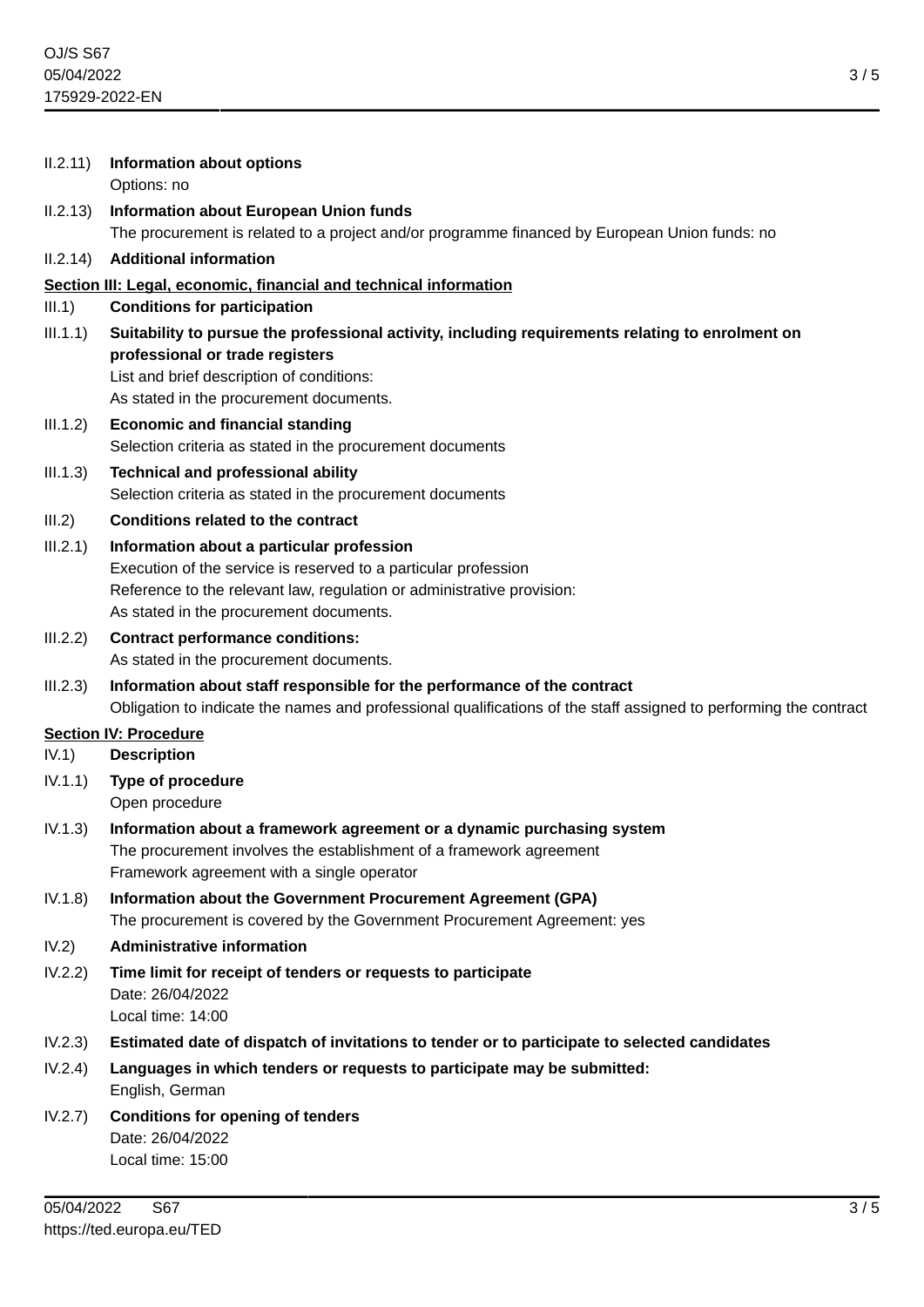Place:

Frankfurt am Main

## **Section VI: Complementary information**

# VI.1) **Information about recurrence**

This is a recurrent procurement: no

VI.2) **Information about electronic workflows** Electronic invoicing will be accepted Electronic payment will be used

# VI.3) **Additional information:**

This tender procedure is conducted via the ECB's electronic tendering system (e-tendering) which can be accessed via the following internet address:

# <http://www.ecb.europa.eu/ecb/jobsproc/sourcing/html/index.en.html>

If you have not used the ECB's electronic tendering system before, you need to register via the above link (click on 'Register'). Subsequently to the registration, you will receive an automated notification with your user credentials to log in (click on 'Login') and to access the tender documentation. Please note that:

— A registration to the above system is only required once and you can reuse your user credentials in all future procedures of the ECB which are conducted via the above system. Therefore, please keep your user credentials for the future;

— In case you should have participated in previous ECB tender procedure(s) in the past which were conducted via the ECB's prior online system, you nevertheless need to register once to the ECB's electronic tendering system under the above address;

— Your mere registration does not constitute an application/tender. You must submit your application/tender via the ECB's electronic tendering system as further instructed in the application/tender documentation.

The system reference number for the above procurement is: RFX-PT-2022-000014: PRO-006584-Consultant El. Network Pl&Cl

To download the tender documents, log on to the ECB's electronic tendering system with your login and password. Expand the field 'Public Tenders – Upcoming Events'. Click on 'Click to request an invitation to this event' for the above procedure and close the new window which opens. Once the request is completed (this can take a few minutes), the status of the participation request will change to 'Invited' and the RFx documentation will be accessible via the RFx tab.

Under the above link you also find user guides for detailed information on how to use the system and contact details for technical support.

Should you require technical help when using the system, please contact the ECB's technical support .team at [sourcing.support@ecb.europa.eu](mailto:sourcing.support@ecb.europa.eu) by quoting the reference number and the problem experienced.

Any other queries relating to this procurement procedure and the content of the procurement documentation shall be submitted as message via the ECB's e-tendering system (under the tab 'Discussion').

The ECB endeavours to answer all queries as quickly as possible but cannot guarantee a minimum time response. The ECB shall not be bound to reply to queries received less than seven calendar days before the time-limit for the submission of tenders.

The tender procedure shall be open on equal terms to all natural or legal persons resident or located in the European Union and to all natural and legal persons resident or located in a country which has ratified the World Trade Organisation Agreement on Government Procurement or has concluded with the European Union a bilateral agreement on procurement under the conditions laid down in the said agreements.

The tender procedure is conducted in accordance with ECB Decision 2016/2 laying down the Rules on Procurement (as amended), available on the ECB website at [https://www.ecb.europa.eu/ecb/legal/1001/](https://www.ecb.europa.eu/ecb/legal/1001/procurement/html/index.en.html) [procurement/html/index.en.html](https://www.ecb.europa.eu/ecb/legal/1001/procurement/html/index.en.html)